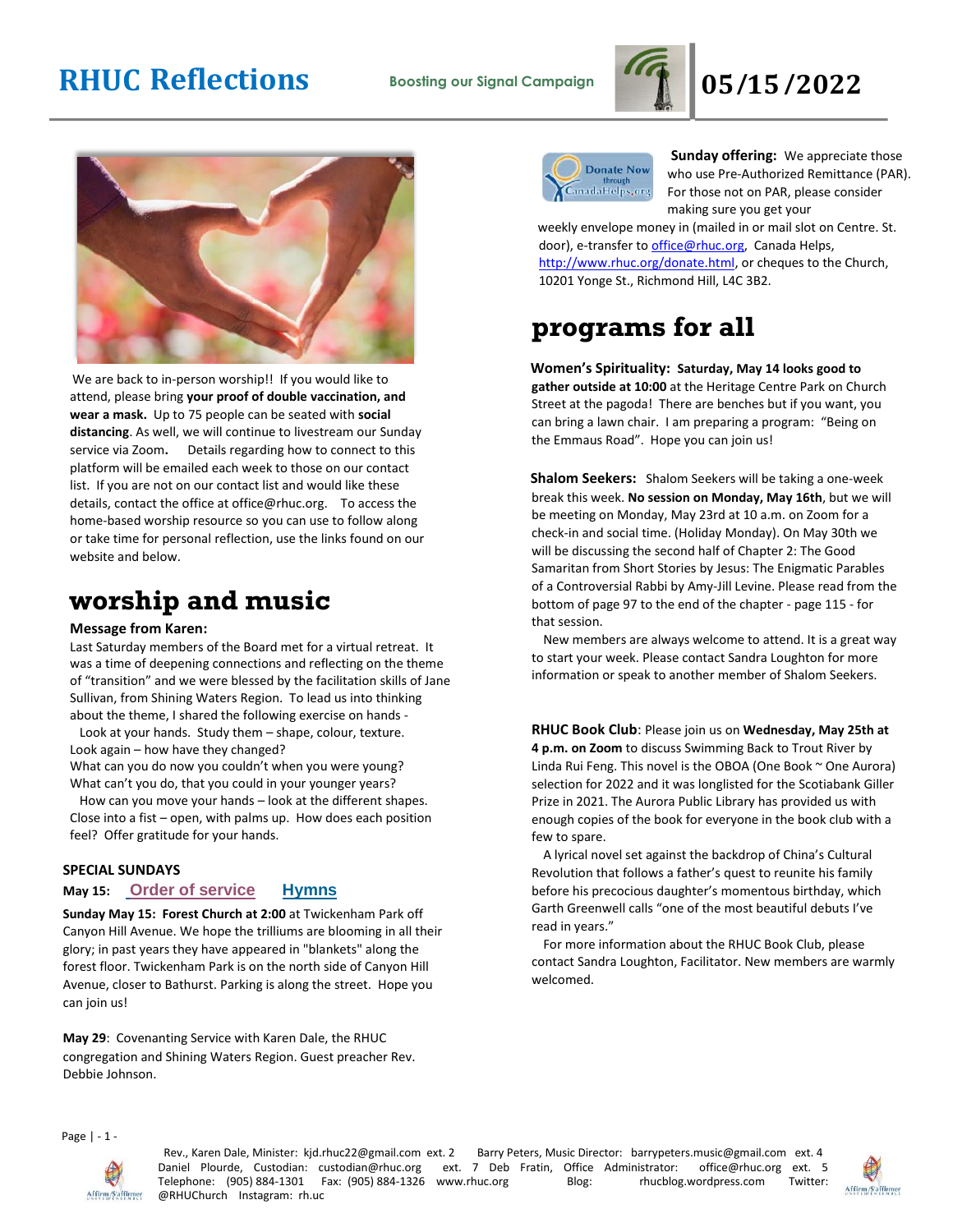

### CC'cook's Corner'! Trying to eat less meat? Why not try

'Meatless Monday'! Watch this corner for new recipes. Send your favourite recipes to either Deb Fratin at [office@rhuc.org](mailto:office@rhuc.org) or Lyn May at **lynniemay@gmail.com**. Thanks!!

### **Lyn's curry paneer**

This is my first time using paneer - it's really easy and a bit like haloumi in taste and texture . 225 gm (1 package) paneer cubed, 1/2 tsp chili flakes, 1/2 tsp chili powder, 1 tsp paprika 2 onions thickly sliced 2 tbsp minced garlic 6 slices unpeeled ginger 1 tsp turmeric 1 tsp cumin 1tsp garam masala 1 tsp coriander 1 tsp garam masala 2 tsp chili powder 4 tomatoes 1/2 cup yogurt

Toss paneer in seasoning listed and fry in oil or butter for 8 min turning gently until golden. Set aside. In same pan fry onions, ginger, and garlic in oil for 5 min. Then add next 6 spices and fry for 2 minutes, turning to mix well. Add 4 tomatoes chopped, paneer, 1/2 cup yogurt and 1/2 cup water if needed. Simmer for 20 minutes. Serve with rice or naan bread. I added cooked spinach near the end - green peas also works well.

**H.A.I.R.:** HAIR (Heretics, Agnostics, Infidels and Other Riffraff), meets every Monday from 7:00 – 8:15 pm. We will continue to meet online, via Zoom, until further notice.These discussions are open to anyone interested, and new members are always welcome. For further information, or to get the zoom link for our next meeting, please contact David Leyton-Brown at [dlbrown@yorku.ca](mailto:dlbrown@yorku.ca)

### **church news**

**Memory Garden:** Each year, annual flowers are planted in a special section of the church garden to remember family members and friends who have died the past year. The Memory Garden is located at the Yonge Street entrance to the Commons (1957 addition); a sign is added listing those we remember. Contact Donna Smith, 905-884-6307, if you would like to participate.

### **Help needed:** The Church Gardener started to create and

maintain the garden in 2005. Entering her 18th year, she is beginning to realize, because her body is telling her, that digging is hard to do and now must ask for help. Can you give an hour or two? Contact her, 905-884-6307, the search of the contract her, 905-884-6307,



respond. *Thanks, Donna Smith, Church Gardener*

### **outreach**

#### **Being an Ally - Toronto's Tarragon Theatre**

One example of being an Ally is by "Passing the mic' to Indigenous peoples

at events, in the arts, in music, in film, in theatre ..."

*The Herd* **- now playing**

Partners in life and creative endeavours Andy Moro and Tara Beagan's current Toronto

project *The Herd* playing at Toronto's Tarragon Theatre (May 11 through June 12).

Andy Moro is a mixed-blood multi-disciplinary artist who designed the sets and projections.

Director Tara Beagan is proud to be Ntlaka'pamux and, through her late father's side, of Irish ancestry.

### *Storyline*...

"When twin white bison are born into a First Nation herd, an ambitious blog reporter posts it and the story goes viral. Is this a miracle in the spiritual life of a Saskatchewan First Nation or a one in a billion scientific event?

Is this a prophecy coming true or laboratory gene doctoring? Culture, science and politics collide when a media circus and a 'new age mob' descend on the herd to witness

a sacred prophecy and the scientific goal to achieve 100% purebred Bison. Torn between honouring Indigenous

traditions, scientific truth and economic necessity, one Indigenous scientist battles to keep her ethics intact and her herd alive."

Described as "searingly funny...that we can laugh at what is sacred and we can find a sacred element in the things we find funny."

[Source: [https://www.tarragontheatre.com/plays/the](https://www.tarragontheatre.com/plays/the-herd/?occurrence=2022-05-11)[herd/?occurrence=2022-05-11\]](https://www.tarragontheatre.com/plays/the-herd/?occurrence=2022-05-11) [https://www.thestar.com/entertainment/stage/2022/05/05/in](https://www.thestar.com/entertainment/stage/2022/05/05/indigenous-theatre-like-the-herd-is-taking-up-space-on-main-stages-but-work-remains-to-be-done-say-tara-beagan-and-andy-moro.html) [digenous-theatre-like-the-herd-is-taking-up-space-on-main](https://www.thestar.com/entertainment/stage/2022/05/05/indigenous-theatre-like-the-herd-is-taking-up-space-on-main-stages-but-work-remains-to-be-done-say-tara-beagan-and-andy-moro.html)[stages-but-work-remains-to-be-done-say-tara-beagan-and](https://www.thestar.com/entertainment/stage/2022/05/05/indigenous-theatre-like-the-herd-is-taking-up-space-on-main-stages-but-work-remains-to-be-done-say-tara-beagan-and-andy-moro.html)[andy-moro.html](https://www.thestar.com/entertainment/stage/2022/05/05/indigenous-theatre-like-the-herd-is-taking-up-space-on-main-stages-but-work-remains-to-be-done-say-tara-beagan-and-andy-moro.html)

Page | - 2 -



Rev., Karen Dale, Minister: kjd.rhuc22@gmail.com ext. 2 Barry Peters, Music Director: barrypeters.music@gmail.com ext. 4 Daniel Plourde, Custodian: custodian@rhuc.org ext. 7 Deb Fratin, Office Administrator: office@rhuc.org ext. 5 Telephone: (905) 884-1301 Fax: (905) 884-1326 www.rhuc.org Blog: rhucblog.wordpress.com Twitter: @RHUChurch Instagram: rh.uc

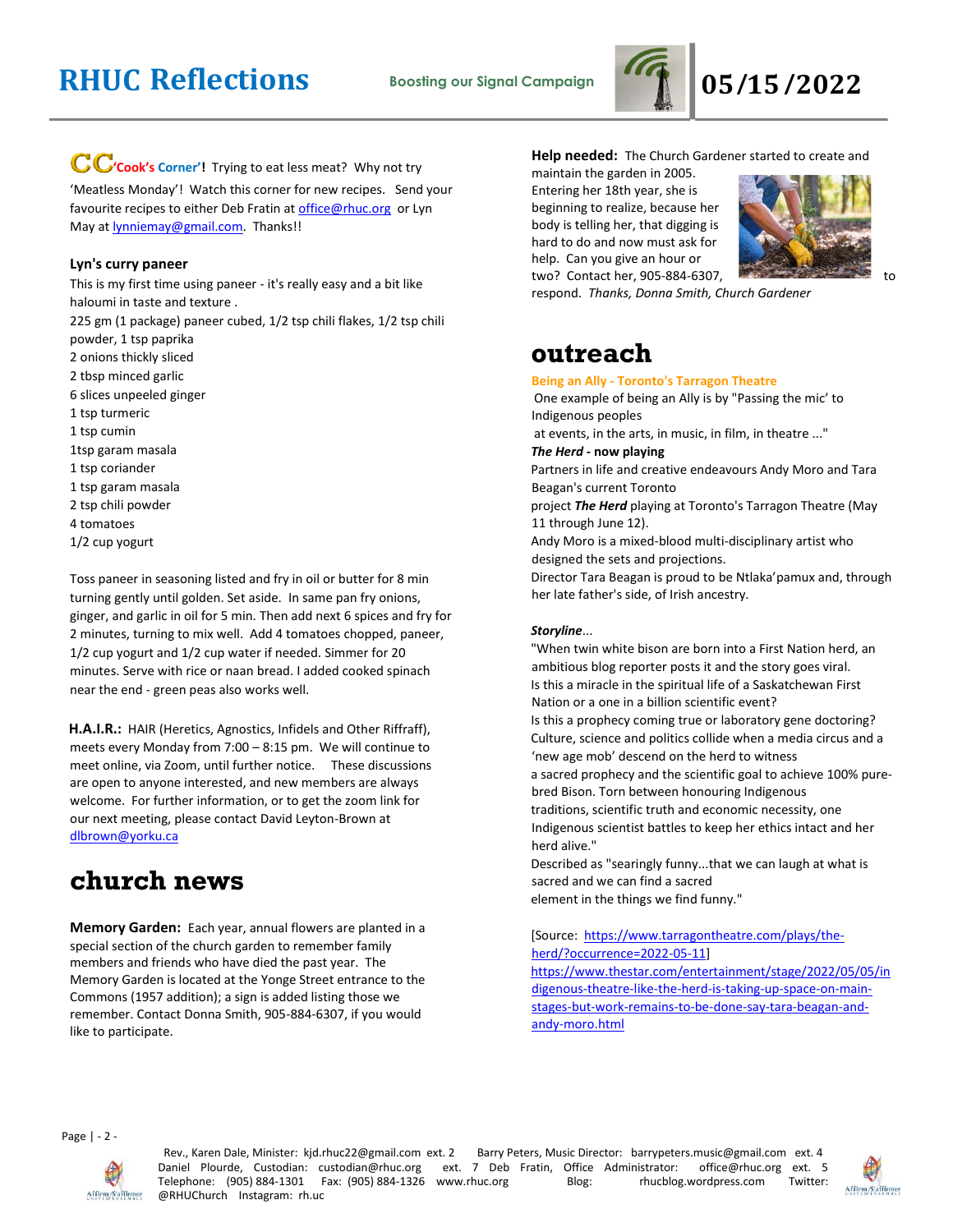

**Myths about those experiencing Homelessness (#5)**

**Misconception: "It's easy to apply for and get a job"**



In order for a person to obtain employment, they usually need to have a permanent address. This is a large barrier for a person who is experiencing homelessness while they are job-hunting. Also, searching for a job without access to a reliable phone or computer in increasingly difficult in the modern technological world we live in. Something as simple as printing a resume to hand out or having access to a shower or transportation can prevent someone from making a good first impression in order to secure employment.

With that being said, some people who are experiencing homelessness are employed, although more often than not, it is precarious employment. Part-time or minimum wage employment may not be able to meet the income needs of an individual, let alone if they have a family to support, especially in urban centres or higher-priced neighbourhoods.

#### **RHUC's Community Garden**

Last Saturday a visit was made to *Richmond Hill Horticultural Sale* to purchase plants for the garden. What a great venue with SO much to offer. So far, our garden will have; cherry



tomatoes, squash, brussel sprouts, kale,

peppers and zucchini. Some veggies we'll be able to start from seed - bush beans were recommended. A visit to the garden on Monday was inspiring thinking of all the possibilities.

 This year will be a 'test' year to determine interest from RHUC. If we can get at least five (5) volunteers, we can share in the success and care of the garden!

 A commitment for everyday/all day/every week is not required. Whatever 'speaks' to you and time allows - all help is appreciated! All produce harvested will be given to **Richmond Hill Community Food Bank.**

 Please let me know if you're interested in getting your hands in dirt, experiencing the wonder of growing food and providing for those in our community.

Tracy @ [tewixon3@gmail.com](mailto:tewixon3@gmail.com) Let's grow!

### **net zero**

**Upcoming even #1:** Target Climate and DRAWDOWN Richmond Hill host an All-Candidates Debate for the upcoming Provincial Election What: ONDebate Richmond Hill 2022 Focus Topic: Climate mitigation and adaptation, focussing on issues relevant to Richmond Hill

When: Thursday, May 12th, 7:00 - 9:00 p.m. How: Register for the zoom link through the link here  $\rightarrow$ [Registration Link](https://www.eventbrite.ca/e/richmond-hill-all-candidates-debate-registration-320638998877?aff=ebdssbonlinesearch)

Contact for more information: [targetclimatechange@gmail.com](mailto:targetclimatechange@gmail.com)

Community Partners:

- Richmond Hill United Church
- Neighbours for the Planet
- ClimateFast
- GreenPAC
- **VanCity**
- Bluedot York Region
- DRAWDOWN Richmond Hill
- Connecting the Community

Please invite your friends!

### **Upcoming Event #2:** Vi**rtual Climate Lunch and Learn #4 on Sunday, June 5, 12-1:30**

Topics: Being climate-friendly in an apartment or condo, including adjusting your eating practices. Retrofitting homes to use ground-sourced heat, with guest Kurt Andre.

Register for the event on **[Eventbrite](https://www.eventbrite.com/x/virtual-climate-lunch-and-learn-4-tickets-218772072157)** or

email **[targetclimatechange@gmail.com](mailto:targetclimatechange@gmail.com)** to get the zoom link for the event. If you register on Eventbrite, the link will be emailed to you near the event (it is also available online to ticket holders but sometimes is tricky to find on the site).

Page | - 3 -



Rev., Karen Dale, Minister: kjd.rhuc22@gmail.com ext. 2 Barry Peters, Music Director: barrypeters.music@gmail.com ext. 4 Daniel Plourde, Custodian: custodian@rhuc.org ext. 7 Deb Fratin, Office Administrator: office@rhuc.org ext. 5<br>Telephone: (905)884-1301 Fax: (905)884-1326 www.rhuc.org Blog: rhucblog.wordpress.com Twitter: Telephone: (905) 884-1301 Fax: (905) 884-1326 www.rhuc.org Blog: rhucblog.wordpress.com @RHUChurch Instagram: rh.uc